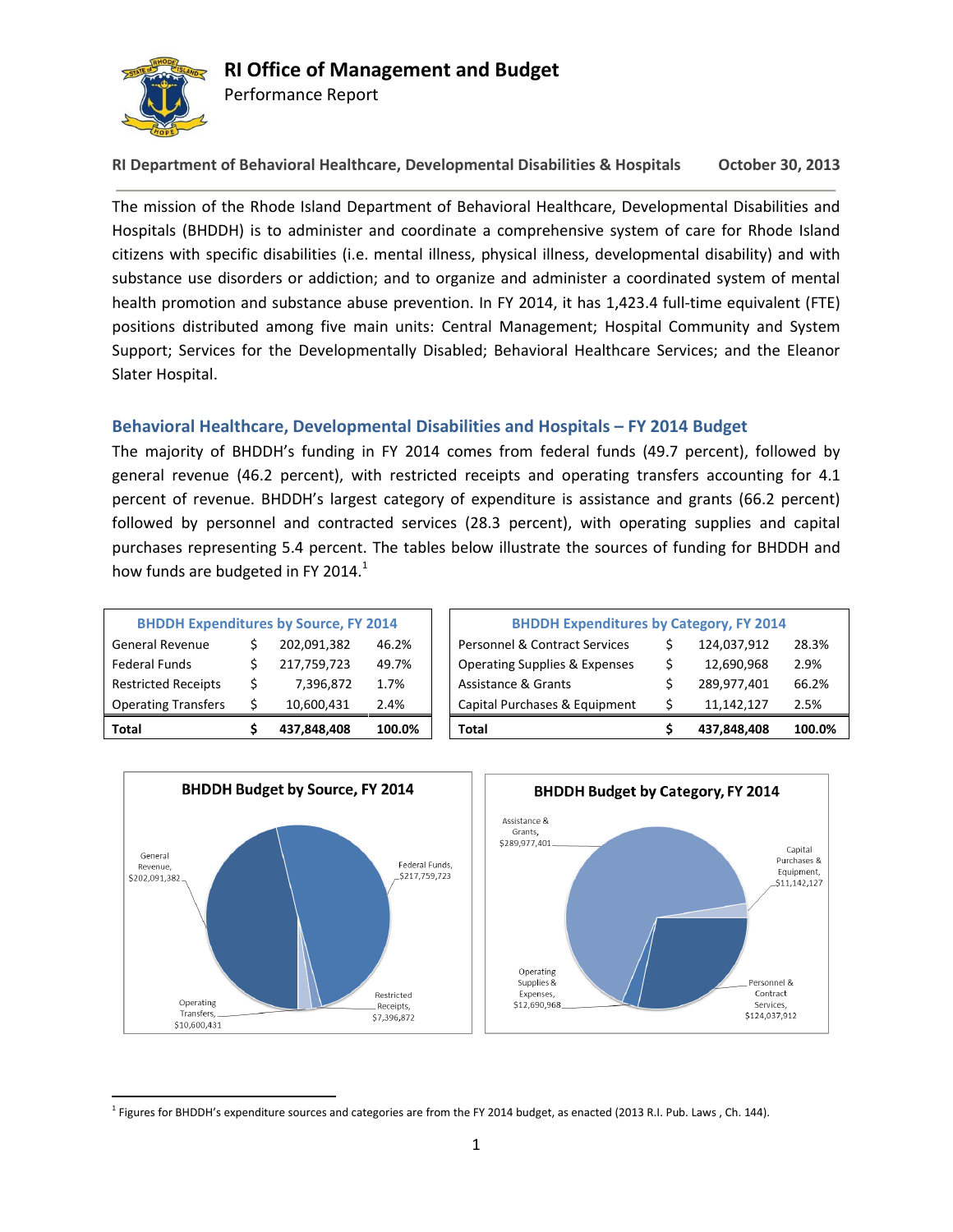## PER PERSON EXPENDITURE

BHDDH operates RI Community Living and Supports (RICLAS), the state-operated community provider of services to individuals with developmental disabilities. BHDDH also administers the privately operated System of Care. The agency works to provide clinically necessary supports to individuals in need while containing costs.

Figure A: Average Expenditure per Developmentally Disabled Individual



#### **Key Points:**

- The system has moved from an average annual cost of \$69,920 per person in FY 2011 to \$47,324 in FY 2013.
- The reduction can be attributed to moving appropriate clientele from residential care to community supports, shared living arrangements, and day activities. Also, funding constraints have led to reductions in reimbursement rates for some services.

### NON-MEDICAID REVENUE

BHDDH administers services to those needing long-term care at Eleanor Slater Hospital (ESH) and Rhode Island Community Living and Supports (RICLAS). Although the population is primarily Medicaid-eligible, many individuals are both Medicaid and Medicare-eligible and/or have other potential funding sources for this care.

#### Figure B: Percent of ESH and RICLAS Clients with Non-Medicaid Revenue



- By identifying other source of funding for services provided at ESH and RICLAS, BHDDH  $\bullet$ can reduce reliance on General Revenue funds.
- Since June 2012, the percent of clients with non-Medicaid revenue has risen 4.0  $\bullet$ percentage points.
- 2 BHDDH identified a total of \$7.6 million in FY 2013, and projects \$7.8 million in non-Medicaid revenue in FY 2014.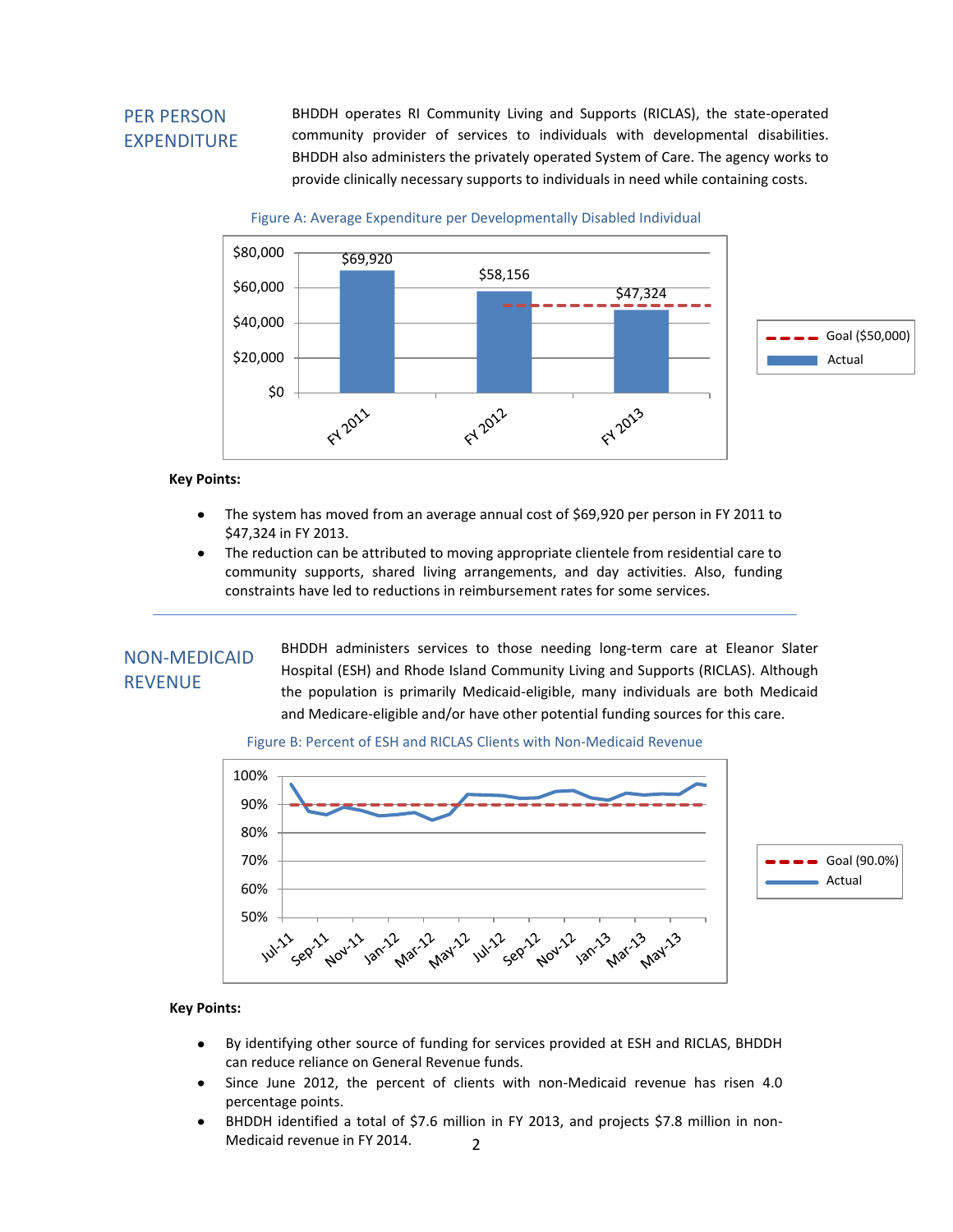## OVERTIME **COSTS**

RICLAS facilities and ESH provide 24/7 client and patient care. BHDDH employees may work additional hours over the regular schedule because of staff absences (e.g., illness, vacation, worker's compensation); longer-term position vacancies; and instances when clients' safety requires clinical staffing and/or one-to-one staffing.

Figure C: Amount of Overtime Dollars Spent (in Millions)



#### **Key Points:**

- Since January 2011, overtime pay has represented 20.1 percent of BHDDH's gross  $\bullet$ payroll (not including the cost of fringe benefits).
- The positions with the highest overtime costs have been Community Living Aides,  $\bullet$ Institutional Attendants, Certified Nursing Assistants, and Registered Nurses.
- $\bullet$ OMB has approved the use of continuous recruitment to ensure high-turnover positions are filled promptly when they become vacant.

### CLAIMS PROCESSED

As part of its efforts to provide services to individuals in long-term care, BHDDH seeks to ensure that such services are correctly billed and paid.



#### Figure D: Percent of Successfully Processed Claims for Services Provided by ESH or RICLAS

- This measure tracks BHDDH's efforts to reduce billing errors, including data entry errors  $\bullet$ relating to authorization numbers, authorized dates, or incorrect bill types.
- In an effort to improve performance, BHDDH has created a series of checklists and  $\bullet$ reports that will eliminate errors in the billing process.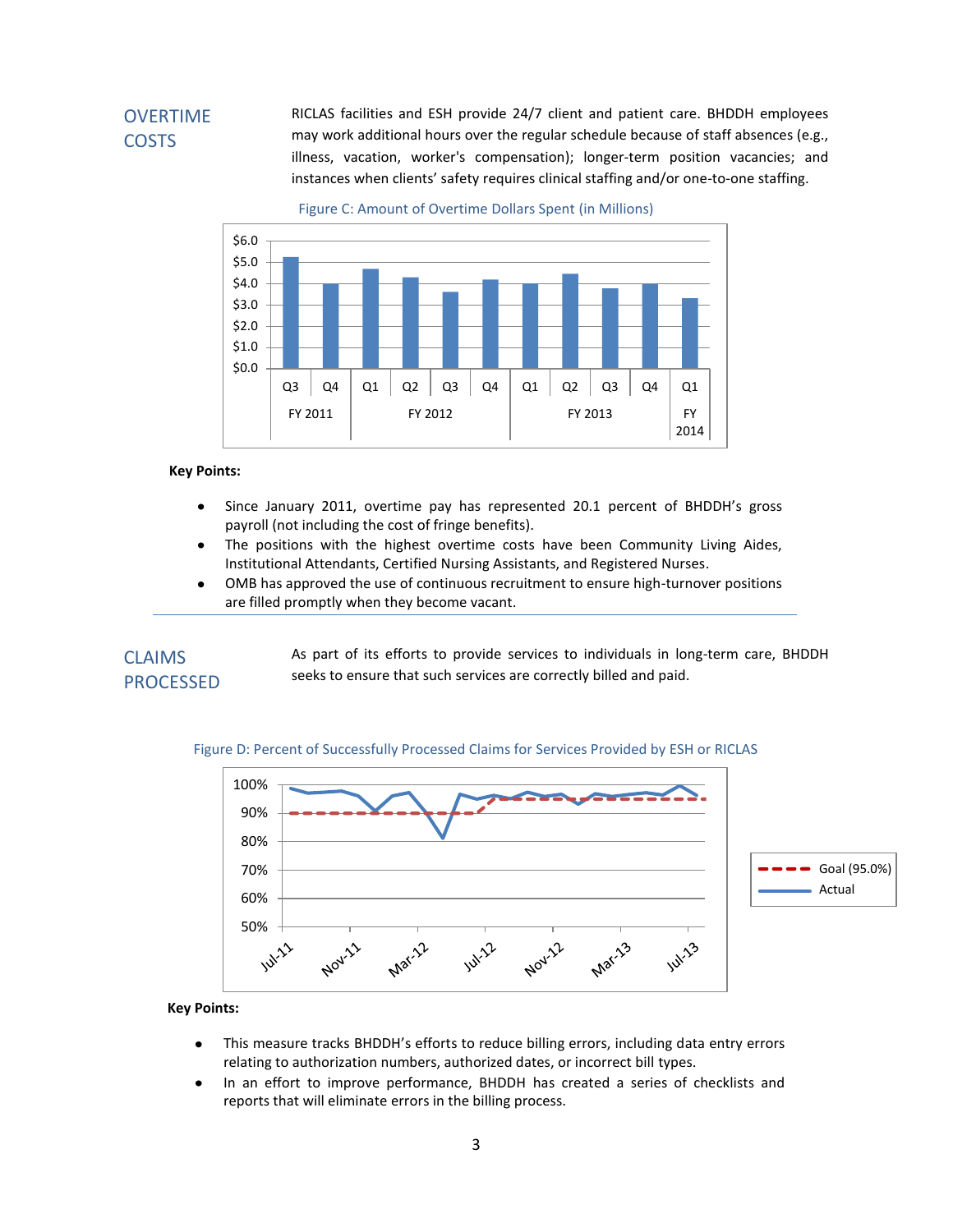# **COMMUNITY** SUPPORT CARE PROVIDERS

People with a serious mental illness often have other significant health conditions. One focus of BHDDH's Health Homes initiative is to improve regular coordination of physical health care with behavioral health care for these individuals, to improve health outcomes.



Figure F: Percent of Seriously Mentally Ill Clients with Regular Healthcare Provider

#### **Key Points:**

- This measure reflects the extent to which those with serious mental illness are  $\bullet$ connected with ongoing non-emergency physical healthcare. According to BHDDH, individuals with a regular healthcare provider can expect to have reduced emergency room usage, decreased inpatient hospitalizations, and longer life expectancies.
- $\bullet$ This data is collected at clients' annual treatment plan review, and is reported on a rolling basis.

## **COMMUNITY** INTEGRATED EMPLOYMENT

Employment of developmentally disabled individuals in a structured setting promotes integration into community settings so that this population not separated or isolated from the general public.

Figure F: Percent of Developmentally Disabled Clients Participating in Community Integrated Employment



#### **Key Points:**

 $\bullet$ This measure provides BHDDH with a benchmark for promoting and expanding employment programs, with the goal of providing independent living opportunities for developmentally disabled individuals.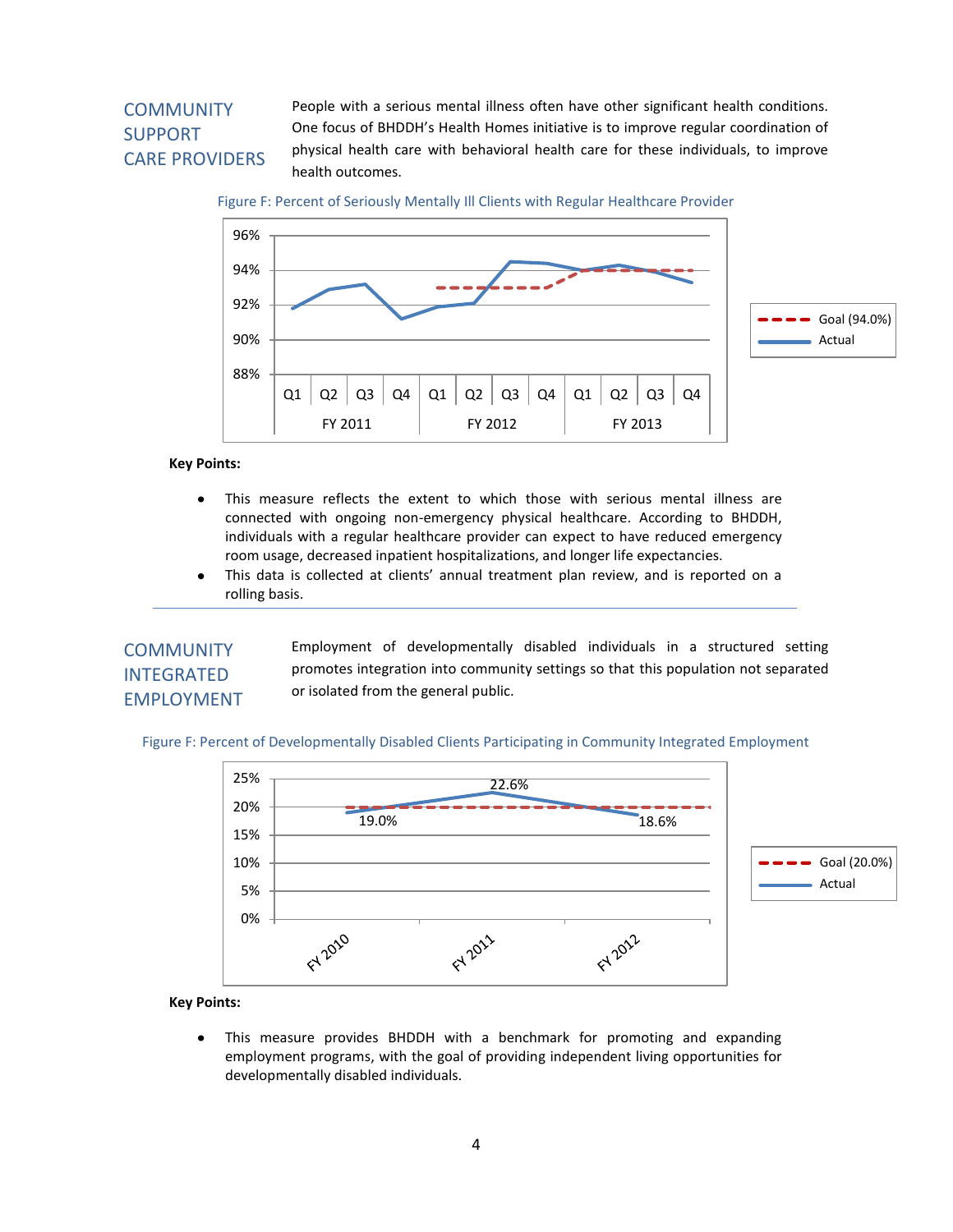### DETOXIFICATION RE-ADMISSIONS

If clients do not access community-based services after inpatient detoxification, they may face an increased likelihood of readmission to costly inpatient care. Tracking readmission rates helps measure BHDDH's effectiveness in connecting uninsured patients with post-discharge treatment and recovery support services.

Figure G: Detoxification Admissions that are Re-Admissions within 90 Days of Discharge



#### **Key Points:**

- BHDDH's goal is to direct clients towards alternative care services such as step-down and outpatient treatment.
- As admissions to inpatient care have declined, readmission rates have increased.  $\bullet$ BHDDH is currently reviewing patient data to determine how to reduce readmissions.

# PSYCHIATRIC HOSPITALIZATION RE-ADMISSIONS

If clients do not access community-based services after psychiatric hospitalization, they may face an increased likelihood of readmission to costly inpatient care. Tracking readmission rates helps measure of the effectiveness of BHDDH's ability to connect uninsured patients with post-discharge treatment and support services.

#### Figure H: Psychiatric Admissions that are Re-Admissions within 90 Days of Discharge



### **Key Points:**

During the past two fiscal years, total admissions have ranged from 50 and 100 each month, with approximately 10 to 20 of those being re-admissions.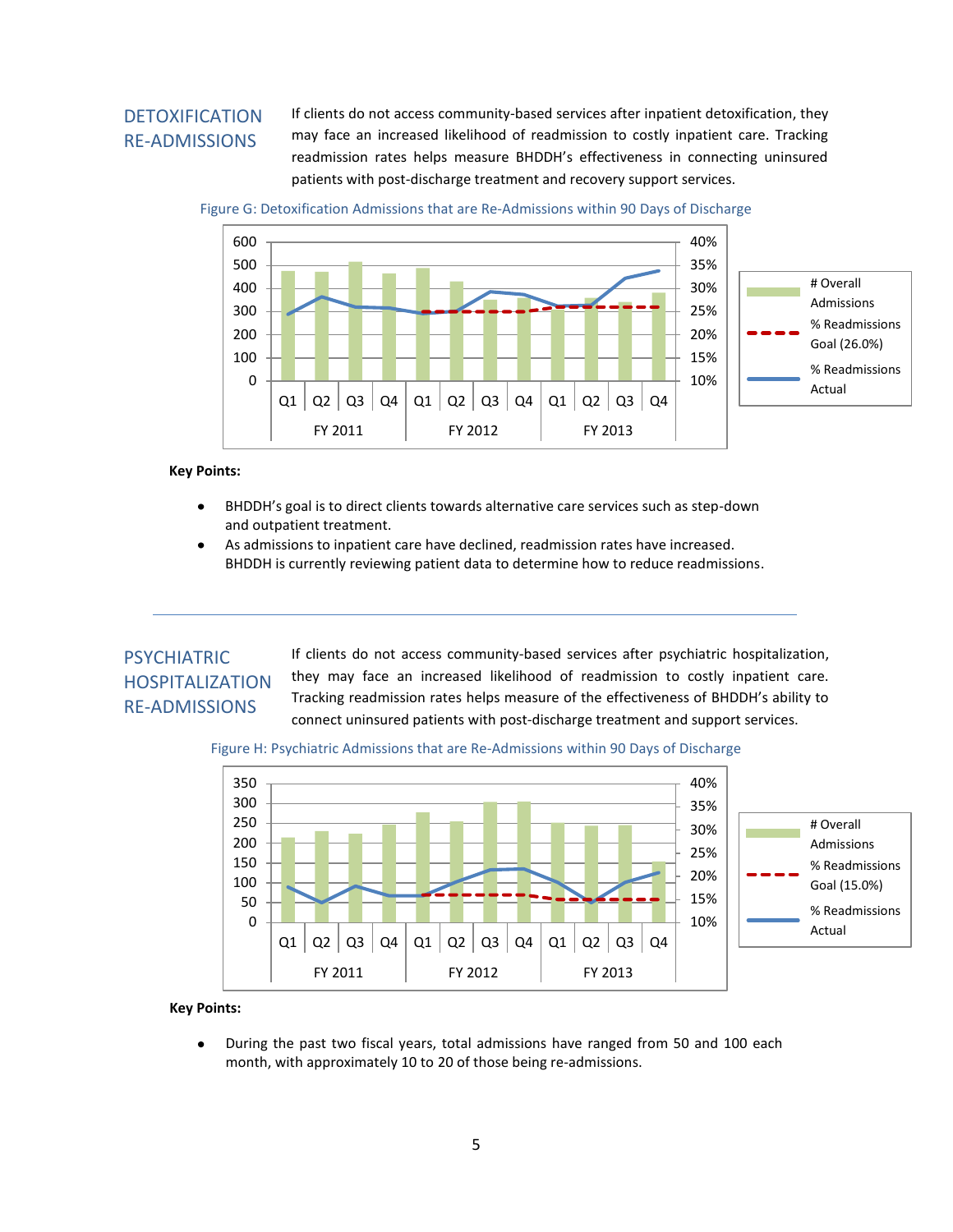## PHYSICAL RESTRAINTS

At Eleanor Slater Hospital (ESH), patients that exhibit violent and/or assaultive behavior not adequately controlled by less restrictive means are placed in a timelimited acute psychiatric restraint until calm for the safety of patients and staff.



Figure I: Restraints Applied at ESH

#### **Key Points:**

- The number of restraints applied does not equal number of patients restrained in a given month, as some individuals can require multiple restraints within the same month. On average, 5.2 percent of ESH patients require restraints in a given month.
- Restraint training is provided to all employees by the hospital staff educators through professionally developed courses. This training includes instruction on behavioral interventions including trigger identification and de-escalation techniques.

### **SERIOUS INCIDENTS**

The Office of Quality Assurance (QA) implemented a data collection mechanism that tracks reports of alleged abuse, neglect, and mistreatment of individuals with behavioral health and/or developmental disability needs. QA is working to encourage the appropriate reporting of these serious incidents.



#### Figure J: Number of Serious Incidents Reported

- The recent increase in target and actual number of reported incidents results from BHDDH's outreach to providers and health care professionals in an effort to have all serious incidents documented. Once BHDDH determines that all serious incidents are being reported, the target will be lowered.
- 6 "Serious incidents" include assaults and abuse, patient mistreatment or neglect, and serious medical incidents requiring medical care, among other instances as defined by statute and regulation.